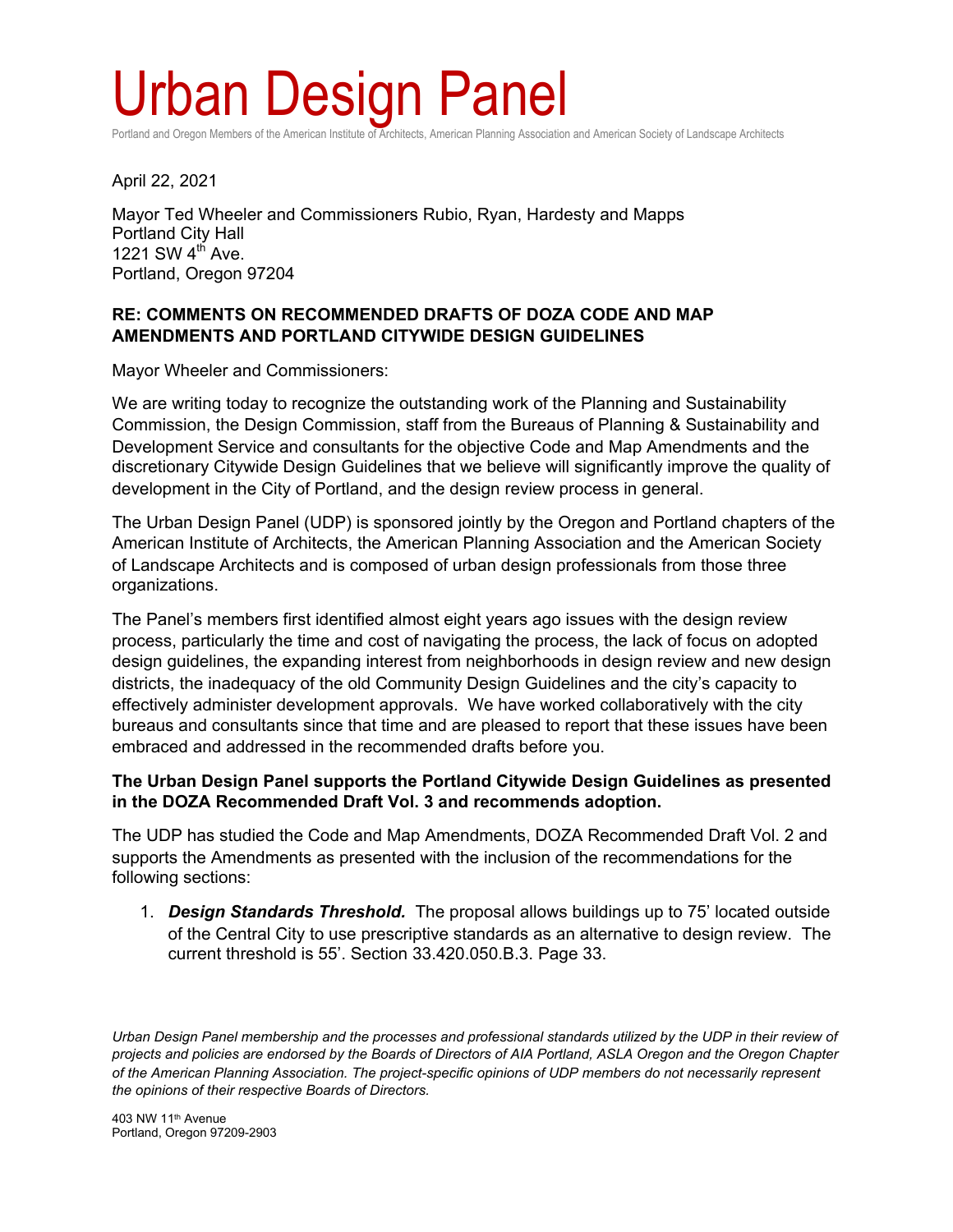## Urban Design Panel

Portland and Oregon Members of the American Institute of Architects, American Planning Association and American Society of Landscape Architects

Standards do not allow a public process and cannot adequately address social, physical and natural context in a public forum, particularly in districts where the tallest existing buildings are typically two to three stories heigh.

**Recommendation: Retain the current threshold of 55'.**

2. *Procedure for Design Review of Affordable Housing Projects.* The proposal is to eliminate the required DAR when qualifying affordable housing projects choose a Type 2 instead of the required Type 3 review process. The current requirement requires a DAR when a Type 2 is picked. Footnote to table 825-1. Page 153.

Residents living in affordable housing projects should not be subject to lower design standards, opportunities for community engagement or input from design professionals serving on the Design Commission compared to all other buildings located in the same "d" overlay zone.

**Recommendation: Restore the Type III review for affordable housing in the "d" overlay and consider procedural practices such as expedited review for all affordable housing projects.** 

3. *Factors Reviewed during Design Review.* The proposal does not include zoning entitlements (maximum height and maximum FAR) as features that can be reduced during the design review process. Section 33.825.035. Page 159.

It is desirable and sensible to guarantee allowed FAR/height for a project because that is a basic entitlement defined in the Comprehensive Plan.

**Recommendation: Support the current proposal to not include maximum height and FAR as factors that can be reduced through the design review process.** 

**4.** *Design Commission Membership.* Two members are proposed to be dedicated positions for "Sustainable Building Practices" and "Natural Resource Management".

Proposal includes current requirement of a RACC liaison. Proposal limits Public-at-Large: "cannot be employed in a development related field". The above totals 4 members of a 7-member Commission. Section 33.710.050.B. Page 133.

**Recommendation: Refine language to emphasize that the Design Commission be comprised of a diverse set of perspectives, including sustainability and resource management, but that the emphasis on membership should be experience and expertise in urban design. Ensure Design Commissioner recruitment efforts are** 

*Urban Design Panel membership and the processes and professional standards utilized by the UDP in their review of projects and policies are endorsed by the Boards of Directors of AIA Portland, ASLA Oregon and the Oregon Chapter of the American Planning Association. The project-specific opinions of UDP members do not necessarily represent the opinions of their respective Boards of Directors.* 

403 NW 11th Avenue Portland, Oregon 97209-2903